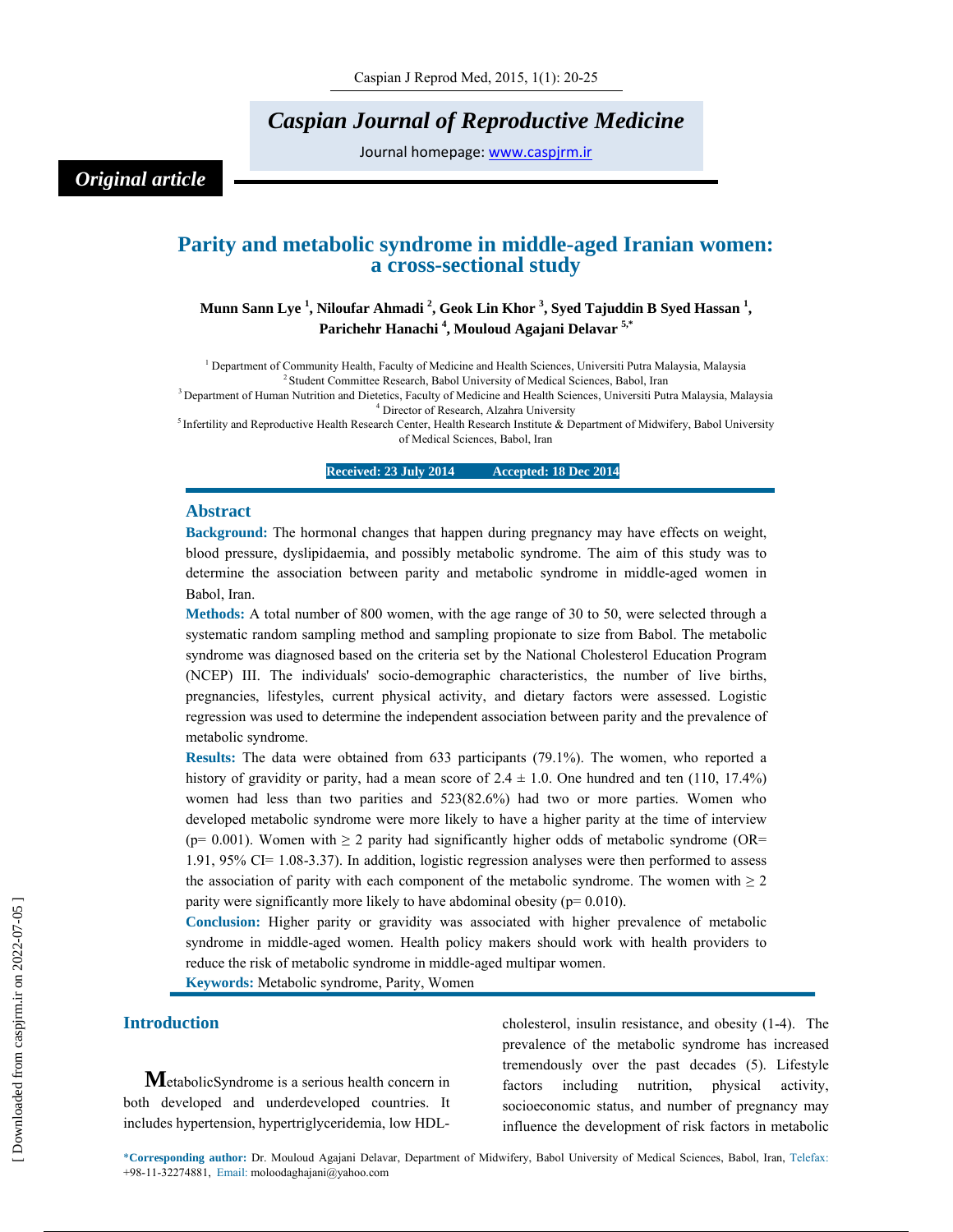syndrome (6-8). Pregnancy may be considered to have a permanent effect on the body mass index and may promote weight gain, hypertension, dyslipidemia, and metabolic syndrome in later life (1,6, 9-11). Since the increase in parity can be associated with the increase in the length of lactation, it can, as a result, bring about higher abdominal obesity and metabolic syndrome. But, several studies have shown that the length of lactation was associated with lower abdominal obesity, lower prevalence of type 2 diabetes, and lower prevalence of metabolic syndrome among parous women (12-14).

We hypothesized that the number of parity or gravidity is associated with a higher prevalence of metabolic syndrome. Little is known about the relationship between parity and the risk of metabolic syndrome later in life among women living in developing countries. Therefore in a cross sectional study, we examined the association between parity and the prevalence of metabolic syndrome among highly parous women later in life in Babol, Iran.

#### **Materials and Methods**

This study was approved by Ethics Medical Research Committee of Uiversiti Putra Malaysia and Babol University of Medical Sciences. The research design of this study was a population-based crosssectional study, which aimed at determining the effect of parity on the prevalence of metabolic syndrome among women later in life. The main outcomes of the present study were variables including the number of live births and pregnancies, other reproduction history, socio-demographic and lifestyles factors, anthropometry measurements, blood pressure, and biochemical indices (lipid profile). The Data collection phase began in Primary Healthcare Centers (PHCs) in Babol. A total number of 633 women, within the age range of 30 to 50 from fourteen active urban primary healthcare centers in Babol, were selected through a systematic random sampling method and sampling proportionate to size.

Written informed consent was obtained from all participants in the study. A face-to-face household interview was conducted by trained skillful coresearchers. Data on the number of parity or number of full term pregnancy, other reproduction-associated factors and socioeconomic and lifestyles factors were collected through the interview-administered

questionnaire. The population was, then, divided into two groups, according to parity. Parity was regarded as any pregnancy lasting longer than 20 weeks and is defined as fewer than two and two or more pregnancies.

Reprod Med

The weights of the women under study were recorded through digital scales nearest to 100 gram with the participants minimally clothed and without shoes. The heights were also measured with a tape measure (15). The BMI was, as a result, calculated through the formula [BMI= weight  $(kg)$  / the square height  $(m)$ ]  $(16)$ .

The criteria by the National Cholesterol Education Program (NCEP) III criteria were used to classify subjects with metabolic syndrome. According to the ATP III guidelines, woman would be classified as having metabolic syndrome if they possessed any of the three following criteria: 1) waist circumference >88 cm, 2) serum triglycerides≥ 150 mg/dL, 3) blood pressure ≥130/85 mmHg, 4) HDL-cholesterol< 50 mg/dL, and 5) serum glucose  $\geq 110$  mg/dL(17).

A food frequency questionnaire was also used to assess individual's habitual intake. Physical activities were measured through the original International Physical Activity Questionnaires Long form. Thus, logistic regression was also used to determine the independent association of parity on the prevalence of metabolic syndrome.

All analyses were performed through SPSS software (Version 16.0, Chicago, IL, USA). The differences in the distribution of the women by parity for socio-demographic characteristics, smoking, reproductive and body mass index variables were tested by mean and Chi-Square tests. The mean BMI (with 95% CIs) were reported for categories of parity and where appropriate, for other factors. Measurement variables for  $\leq 2$  and  $\geq 2$  parity group were compared through the t-test. The multiple logistic regressions were used to determine the effect of factors that were associated with obesity. The odds ratio (OR) was presented together with 95% confidence intervals. The following potential confounders were included in the statistical models for the main analyses: age (continuous variable), marital status (married, single), education (less than elementary level, at least elementary level), occupation (house wife, working), menopausal status and economic status (combination of variables, including occupation, education, income,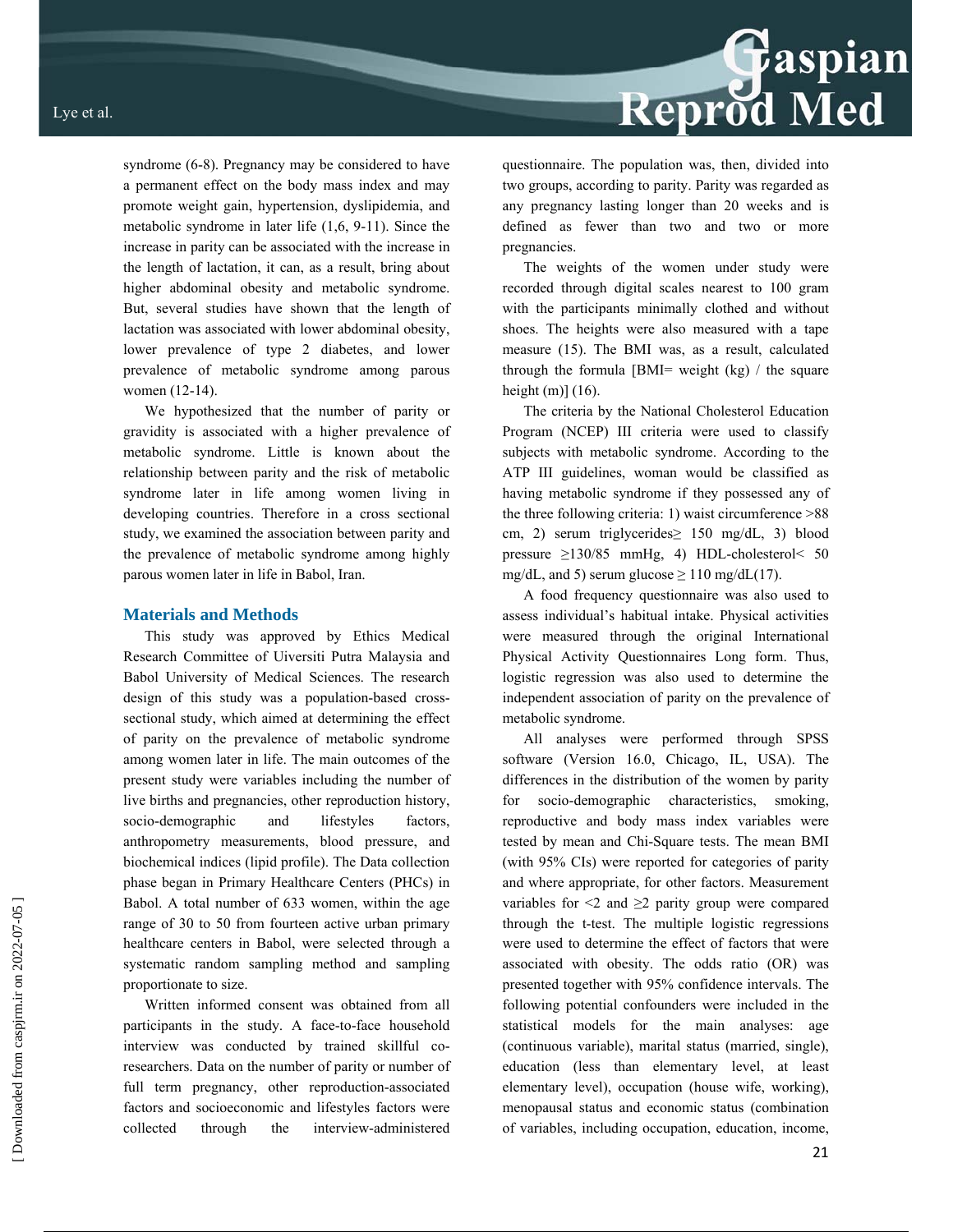

and saving, no saving), parity associated with metabolic syndrome were analyzed.

#### **Results**

Out of the total 800 women under study, 167 with missing live birth or metabolic syndrome data were excluded from the study. The final sample included 633 women with the age range of 30 to 50 and a response rate of 79.1%. The women reported a history of gravidity or parity, with the mean of  $2.4 \pm 1.0$ . One hundred and ten (110, 17.4%) women had less than two parities and 523(82.6%) had two or more parties. Women who developed metabolic syndrome had a higher parity at the time of the interview ( $p = 0.001$ ), higher age ( $p = 0.039$ ), higher income ( $P = 0.031$ ), higher body mass index  $(P = 0.0001)$ , lower daily caloric intake  $(P = 0.009)$ , and lower education level  $(p= 0.001)$  (table 1). Pearson correlations coefficient was used for all participants, and found parity positively correlated with current BMI ( $r = 0.172$ , p  $\leq 0.0001$ ), waist circumference (r = 0.211, p  $\leq 0.0001$ ), systolic blood pressure ( $r = 0.165$ ,  $p < 0.0001$ ), fasting levels of glucose ( $r = -0.09$ ,  $p < 0.01$ ), and triglycerides ( $r = -0.06$ ,  $p < 0.01$ ). The parity was not associated with diastolic blood pressure, total cholesterol, LDL cholesterol, and HDL cholesterol.

|  |  | Table 1. Characteristics of stratified by presence or absence of metabolic syndrome |
|--|--|-------------------------------------------------------------------------------------|
|  |  |                                                                                     |

|                              | Without metabolic syndrome <sup>a</sup><br>$(N=457)$<br><b>Mean</b> ±SD | With metabolic syndrome<br>$(N=176)$<br>$Mean \pm SD$ | P- value <sup>b</sup> |
|------------------------------|-------------------------------------------------------------------------|-------------------------------------------------------|-----------------------|
| Parity                       | $2.3 \pm 0.9$                                                           | $2.6 \pm 1.1$                                         | 0.001                 |
| Age (years)                  | $39.3 \pm 6.0$                                                          | $40.4 \pm 6.1$                                        | 0.039                 |
| Income (Toman/m)             | $262.4 \pm 192.7$                                                       | $229.2 \pm 164.1$                                     | 0.031                 |
| Current and Ex-smokers       | 193(32.8)                                                               | 83(39.2)                                              | 0.097                 |
| Body mass index <sup>c</sup> | $28.9 \pm 4.7$                                                          | $31.0 + 4.4$                                          | 0.0001                |
| Daily caloric intake         | 3119.3±1102.0                                                           | 2540.8±897.9                                          | 0.0001                |
| Total physical activity      | 5063.6±3788.3                                                           | 6012.7±4188.6                                         | 0.009                 |
|                              | $N(\%)$                                                                 | $N(\%)$                                               |                       |
| Education level (years)      |                                                                         |                                                       | 0.001                 |
| Less than elementary level   | 307(67.2)                                                               | 141(70.8)                                             |                       |
| At least elementary level    | 150(32.8)                                                               | 35(19.9)                                              |                       |
| Occupation                   |                                                                         |                                                       | 0.486                 |
| House wife                   | 404(88.4)                                                               | 159(90.3)                                             |                       |
| Working                      | 53(11.6)                                                                | 17(9.7)                                               |                       |
| Marital status               |                                                                         |                                                       | 0.437                 |
| Married                      | 438(95.8)                                                               | 171(97.2)                                             |                       |
| Single                       | 19(4.2)                                                                 | 5(2.8)                                                |                       |
| (divorce/widowed/unmarried)  |                                                                         |                                                       |                       |
| menopausal status            |                                                                         |                                                       | 0.620                 |
| Non menopause                | 518(88.1)                                                               | 184(86.8)                                             |                       |
| Menopause                    | 70(11.9)                                                                | 28(13.2)                                              |                       |

a Dichotomous variables were created for each component of the metabolic syndrome based on the National Cholesterol Education Program (NCEP) III criteria.

 $b$  Continuous variables presented as mean (standard deviation) with p-values calculated by t-tests. Categorical variables presented as n  $\frac{1}{2}$ 

with p-values calculated by Chi-Square test*.* 

 $\rm^c$  BMI; body mass is weight/height<sup>2</sup> (kg/m2)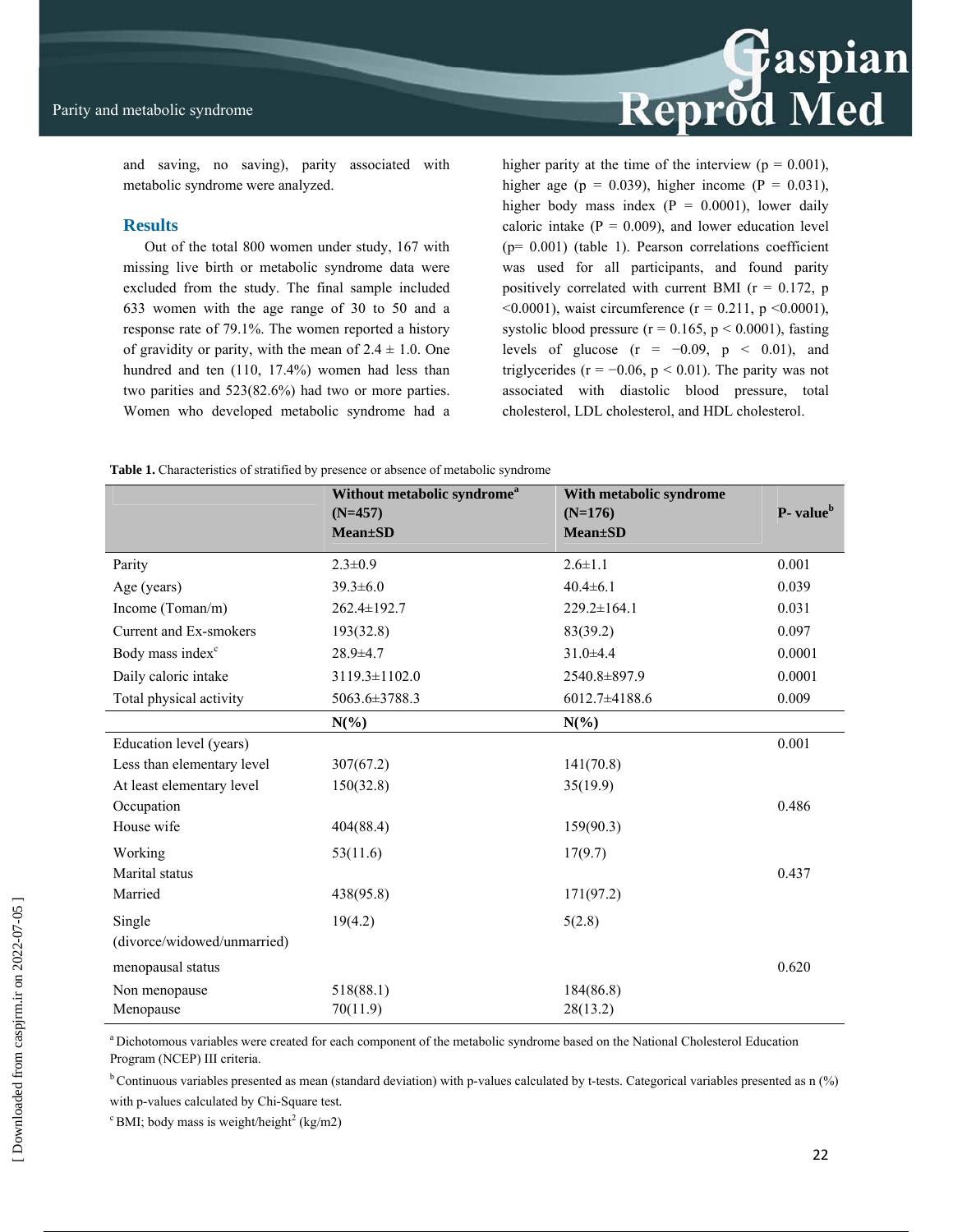Logistic regression analyses were performed to assess the association of parity with metabolic syndrome. The women with  $\geq 2$  parity had significantly higher prevalence of metabolic syndrome: unadjusted OR of 1.92 (95% CI=1.14-3.22). This association remained significant after adjusting for age, smoking, menopausal status, socioeconomic status, physical activity, daily caloric intake, and education status: adjusted OR 1.91, 95% CI= 1.08-3.37. There were no statistically significant interactions between parity and any covariate. Logistic regression analyses were then performed to explore the association between parity and each metabolic syndrome component. The women who had  $\geq 2$  parity were significantly higher likely to finding is in agreement with our observation of a

have elevated abdominal obesity  $(p = 0.010)$ . No significant association was found for women with  $\geq 2$ parity with elevated blood pressure, impaired fasting blood glucose, elevated triglycerides, and low HDLcholesterol (table 2).

#### **Discussion**

Our study has shown that the rate of metabolic syndrome in middle-aged women is significantly higher with increasing parity. As it is estimated that the association between the risk of metabolic syndrome and the number of births can persist after adjustment for age, socioeconomic status, and lifestyle factors, when we examined the association of parity on the individual components of metabolic syndrome, we found that parity was associated with significantly higher odds of elevated abdominal obesity. This positive association of parities and obesity (18). However, in this study, we did not find a significant correlation between low HDL cholesterol, elevated blood pressure, impaired fasting blood glucose, and elevated triglycerides after adjusting risk factors for potential confounders. There is, however, one study that has shown that increasing in parity is associated with increasing in blood pressure, fasting blood glucose, triglycerides, abdominal obesity, and metabolic syndrome in Iranian women (19). Increasing parity can increase the risk of miscarriage, termination of pregnancy and duration of breast-feeding. The mechanisms for the association between metabolic syndrome and multi-parities are not known. There are no biological mechanisms to suggest that they are associated with the metabolic syndrome. But it is suggested that increased gestational weight gain and postpartum weight retention are independently associated with increased prevalence of metabolic syndrome later in life (6,19, 20). However, Cheo et al. (21) reported no relationship between the number of parity and metabolic syndrome.

This study has several limitations which are as follows: First of all, it was cross-sectional and, as a result, was not possible measure for high school obesity, the length of lactation, abortion, termination of pregnancy and metabolic syndrome prior to pregnancies. Secondly, there was a causal relationship between parity and the metabolic syndrome in this study. Thirdly, thyroid status made the researchers

| <b>Model Outcome</b> <sup>a</sup>      | <b>Odds Ratio</b> <sup>b</sup> | 95% CI        | <b>P</b> -value |
|----------------------------------------|--------------------------------|---------------|-----------------|
| ATPIII-defined metabolic syndrome      | 1.91                           | 1.08-3.37     | 0.025           |
| Abdominal obesity <sup>c</sup>         | 1.87                           | $1.16 - 3.00$ | 0.010           |
| Blood pressure $\geq$ 130/85 mmHg      | 2.30                           | $0.82 - 6.42$ | 0.113           |
| Fasting blood glucose $\geq 110$ mg/dl | 1.02                           | $0.43 - 2.43$ | 0.962           |
| Triglycerides $\geq 150$ mg/dl         | 1.31                           | $0.81 - 2.12$ | 0.266           |
| Low HDL cholesterol $\leq 50$ mg/dl    | 1.356                          | $0.87 - 2.11$ | 0.175           |

**Table 2.**Impact of parity (<2/≥2) on metabolic syndrome and components of metabolic syndrome, adjusted for multiple covariates

<sup>a</sup> Logistic regression models adjusted for age, smoking, menopausal status, socioeconomic status, physical activity, daily caloric intake, education status, and BMI.

b Odds ratio for history of ever parity as predictor of each model outcome in analyses adjusting for multiple covariates

c Abdominal obesity: waist circumference >88 cm for women.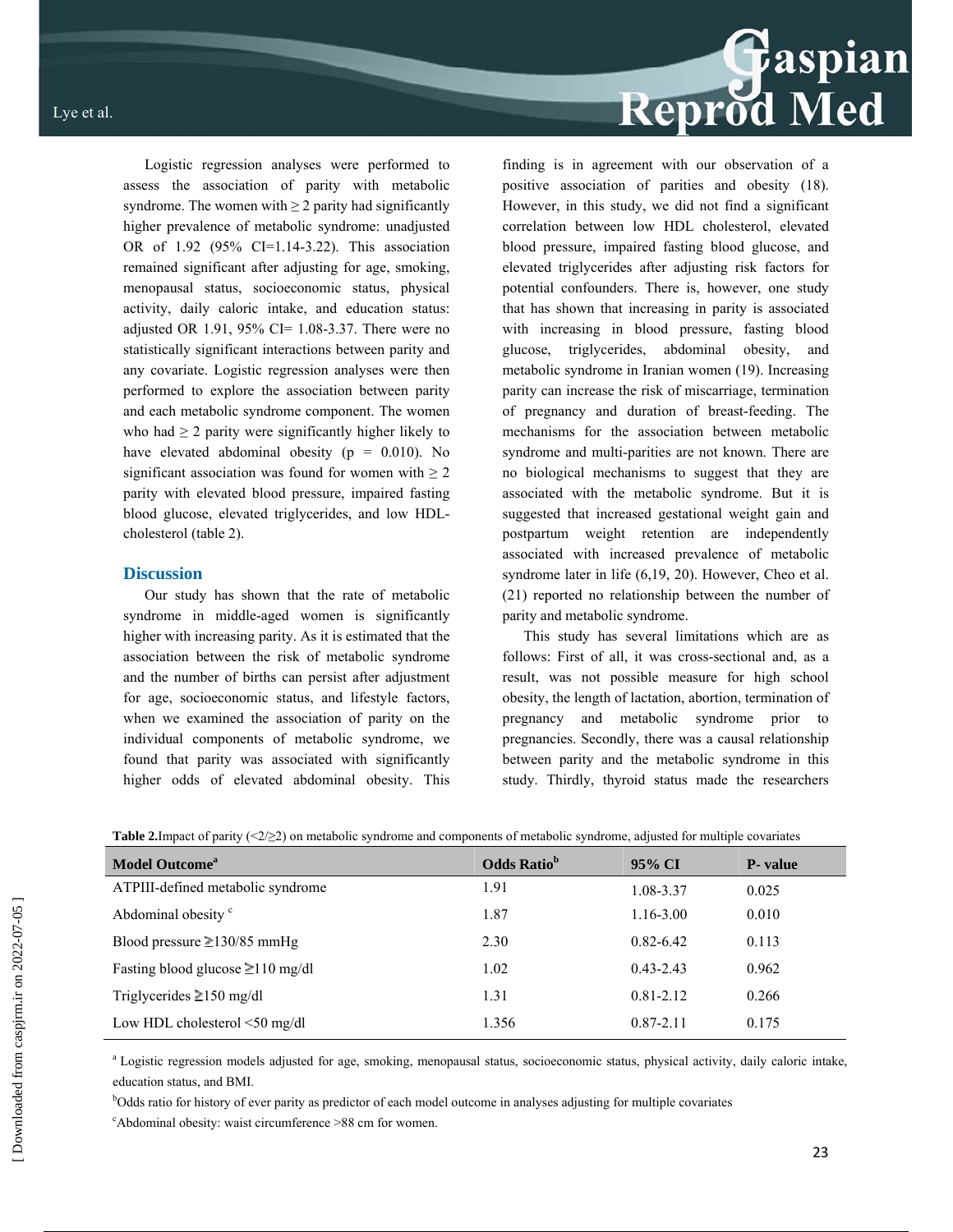

exclude individuals with a history of thyroid dysfunction. On the other hand, the inclusion of physical activity status, diet quantity, and diet quality of the women were considered as merits of this study.

#### **Conclusions**

 The findings of this study suggest that increasing parity was associated with increasing of abdominal obesity and metabolic syndrome. The focus of the government in Iran is on increasing parity and there is a strong relationship between metabolic syndrome and parity. This association is mostly marked after the second pregnancy. In addition, abdominal obesity is strongly associated with metabolic syndrome. Therefore, health professionals and policy makers should focus on decreasing abdominal obesity. A follow-up evaluation to monitor health, especially among parous women, is required to control pregnant women by health staff such as midwives and general practitioners. Despite all the limitations, this study hopes to provide guidelines in an attempt to motivate and enhance the developing health education and health promotion programs regarding the prevention of metabolic syndrome and its control, especially among parous women, by health staff such as dietician, general practitioners and midwives in the Primary Health Centers. Further research is required for the confirmation and verification of the obtained results.

#### **Acknowledgements**

The authors acknowledge the assistance of Universiti Putra Malaysia and Babol University of Medical Sciences for their support, Iranian women for their participation in this study, and the assistance Maryam Abdollahzadeh Delavar in the sampling.

#### **Conflict of interest**

None declared.

#### **References**

- 1. Davis EM, Zyzanski SJ, Olson CM, Stange KC, Horwitz RI. Racial, Ethnic, and socioeconomic differences in the incidence of obesity related to childbirth. Am J Public Health. 2009;99(2):294- 299.
- 2. Hurt RT, Edakkanambeth Varayil J, Ebbert JO. New pharmacological treatments for the

management of obesity. Curr Gastroenterol Rep. 2014;16(6):394.

- 3. Babusik P, Bilal M, Duris I. Nonalcoholic fatty liver disease of two ethnic groups in Kuwait: comparison of prevalence and risk factors. Med Princ Pract. 2012;21(1):56-62.
- 4. Ford ES, Giles WH, Dietz WH. Prevalence of the metabolic syndrome among US adults: findings from the third National Health and Nutrition Examination Survey. JAMA. 2002; 16;287(3):356- 359.
- 5. Pereira MA, Jacobs DR, Jr, van Horn L, Slattery ML, Kartashov AI, Ludwig DS. Dairy consumption, obesity, and the insulin resistance syndrome in young adults: the CARDIA Study. JAMA. 2002;287(16):2081-2089.
- 6. Lao XQ, Thomas GN, Jiang CQ, Zhang WS, Yin P, Schooling M, et al. Parity and the metabolic syndrome in older Chinese women: the Guangzhou Biobank Cohort Study. Clin Endocrinol (Oxf). 2006;65(4):460-469.
- 7. Lawlor DA, Emberson JR, Ebrahim S, Whincup PH, Wannamethee SG, Walker M, et al. Is the association between parity and coronary heart disease due to biological effects of pregnancy or adverse lifestyle risk factors associated with childrearing? Findings from the British Women's Heart and Health Study and the British Regional Heart Study. Circulation. 2003;107(9):1260-1264.
- 8. Ness RB, Harris T, Cobb J, Flegal KM, Kelsey JL, Balanger A, et al. Number of pregnancies and the subsequent risk of cardiovascular disease. N Engl J Med. 1993;328(21):1528-1533.
- 9. Dinc G, Eser E, Saatli GL, Cihan UA, Oral A, Baydur H, et al. The relationship between obesity and health related quality of life of women in a Turkish city with a high prevalence of obesity. Asia Pac J Clin Nutr. 2006;15(4):508-215.
- 10. Farley DM, Choi J, Dudley DJ, Li C, Jenkins SL, Myatt L, et al. Placental amino acid transport and placental leptin resistance in pregnancies complicated by maternal obesity. Placenta. 2010;31(8):718-724.
- 11. Kirkegaard H, Stovring H, Rasmussen KM, Abrams B, Sorensen TI, Nohr EA. How do pregnancy-related weight changes and breastfeeding relate to maternal weight and BMIadjusted waist circumference 7 y after delivery?